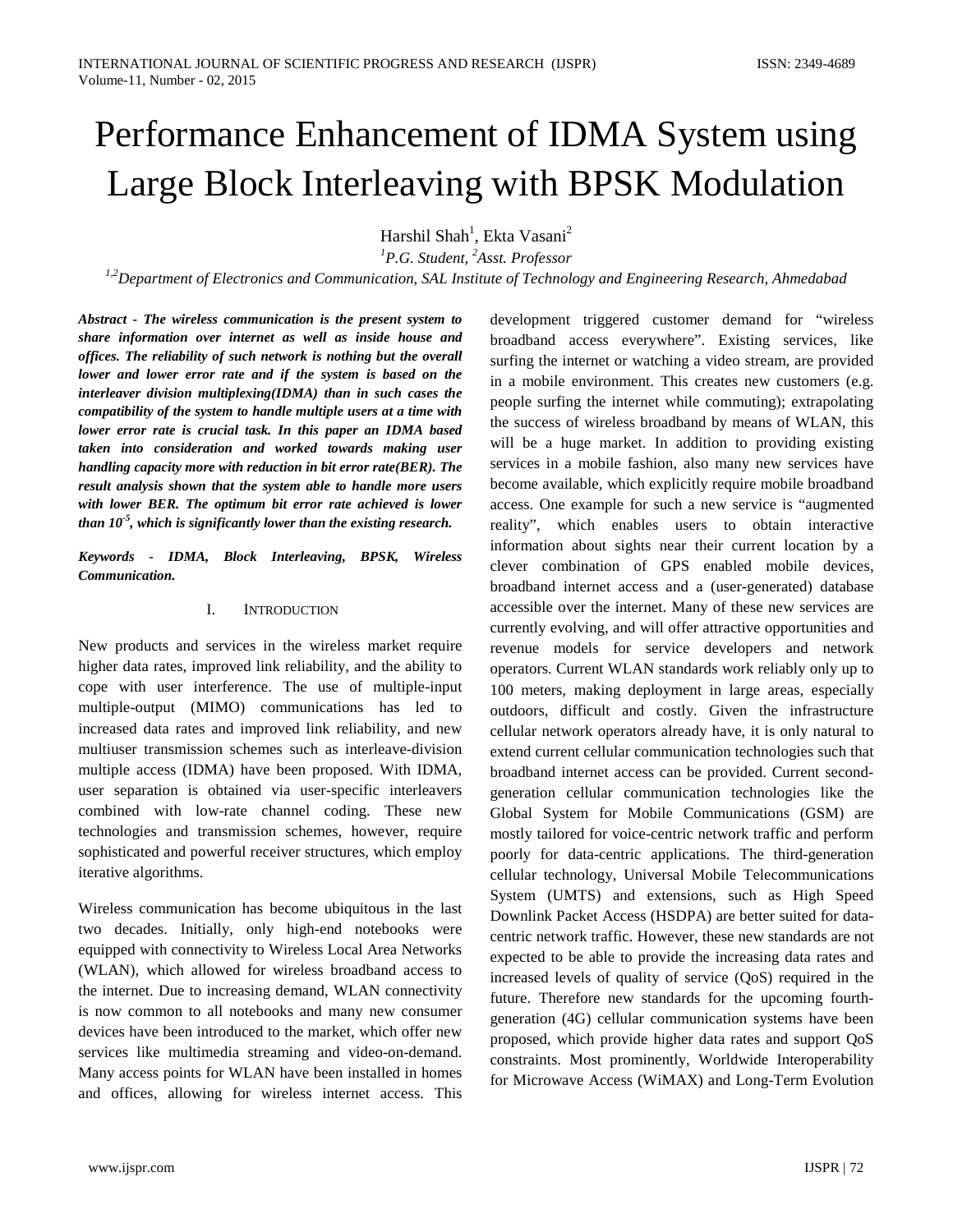(LTE) of the 3GPP are currently considered or being already deployed.

# II. INTERLEAVE-DIVISION MULTIPLE ACCESS TRANSMISSION SCHEMES

Interleaving Division Multiple Access (IDMA) is a spreadspectrum technique which allows several users to simultaneously share a given bandwidth. In IDMA the spectrum of the original data sequence is spread by means of forward error correction (FEC) coding, spreading sequences or combinations of FEC and spreading.

# *Structure of the Transmitter*:

The IDMA transmitter resembles the one for standard CDMA systems. The difference consist on the reverse order of interleaving and spreading. In fact, the information bits are first encoded and spread and subsequently interleaved, while in CDMA the spreading follows the encoding and interleaving of the information bits. In figure 2.1, the structure of the IDMA transmitter is shown.



Figure 2.1: A typical structure of an IDMA Transmitter.

*Structure of the Receiver:*

In figure 2.2 the structure of the IDMA receiver is shown.



Figure 2.2: A typical structure of an IDMA Receiver.

I N multiuser communications, large performance gains can be achieved by using a turbo-style interaction between multiuser detector and channel decoder [5]. Here, we consider an uplink scenario where U users transmit data to a common base station via multiple-input multiple-output (MIMO) channels. User separation is achieved by means of a recently introduced multiple-access technique known as interleave-division multiple access (IDMA) [18].

Using a factor graph framework [4, 5], we develop an iterative multiuser MIMO-IDMA receiver that performs joint multiuser data detection, channel decoding, and pilot-aided channel estimation. An orthogonal frequency-division multiplex (OFDM) modulation format is adopted to accommodate frequency selective (time-dispersive) channels. The proposed receiver is suited to higher-order symbol alphabets for increased spectral efficiency, and it uses a selective message update scheme for reduced complexity.

With IDMA, user separation is obtained viauser-specific interleavers combined with low-rate channel coding. These new technologies and transmissionschemes, however, require sophisticated and powerful receiver structures, which employ iterative algorithms.

# *Problems with TDMA, FDMA and CDMA:*

TDMA and FDMA require centralized control and strictsynchronization. They are not flexible in many situations. Forexample, it is quite difficult to synchronize an ad hoc network.

TDMA and FDMA are strictly sub-optimal in fading environments.In particular, TDMA and FDMA (and OFDMA) can be seriouslyinferior in MIMO channels. This is related to multi-user gain.

CDMA is flexible regarding synchronization. However, CDMA is alow-rate scheme by nature. It is difficult to provide high single-userthroughput with CDMA.



Fig. 2.3 Multiuser gain

*Multi-User Gain (MUG):*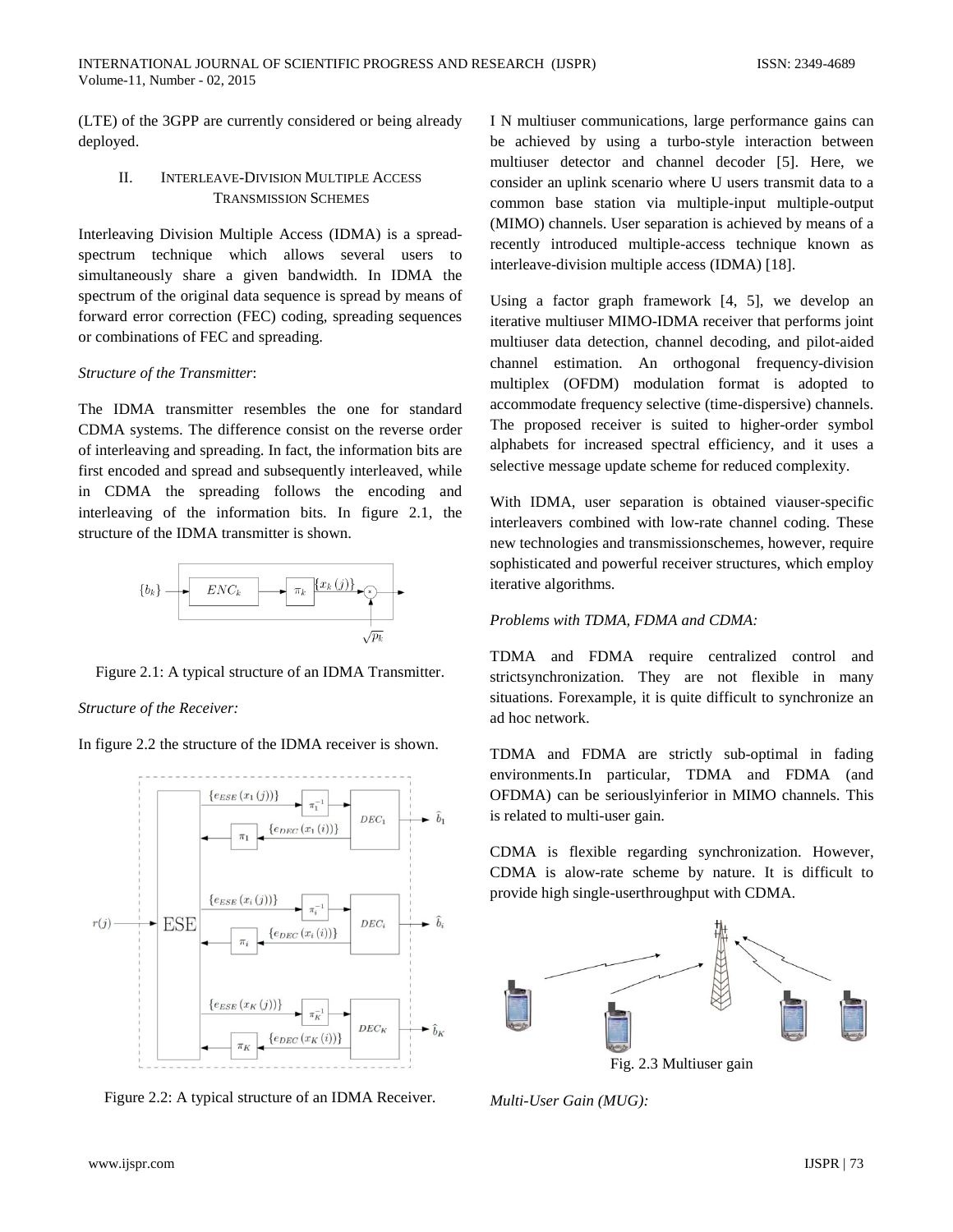From information theory, allowing multiple users to transmit simultaneously can lead to significantly power reduction. This advantage is referred to as multi-user gain.

### *The Chip-By-Chip (CBC) Detection:*

Thanks to the interleaving operation at the chip level, the code structure is dispersed and allows to consider consecutive chips independent from each other. In addition, the multiple access channel is the summation of all the active users' signals.

#### III. PROPOSED METHODOLOGY

The IDMA system is the better substitute of CDMA and TDMA techniques used earlier in the wireless communication system. The system is analyzed by calculating the error rate performance of the system by monitoring end to end transferring of data or information.Now working on the same context and to make system more efficient in terms of error rate. The proposed system is given in the below figure. The proposed IDMA system is facilitated with the block interleaving and the different block sizes are also analyzed for the performance optimization.



Fig. 3.1 Block diagram of the proposed methodology

The major blocks are shown in the figure 3.1. The first block is BPSK modulation which is very simple in operation and having better performance than other methodologies with IDMA system. The next block is to generate chip sequence by multiplying spreading sequence to get the signal to be transmitted over network. Now the signal is randomly interleaved at the transmitter end to the channel, and during transmission various noises being added to the signal and reaches to the receiver. The received signal is than recovered using locally generated Chip sequence. After that signal is serially recovered and iterative estimation is performed. At the end data is received at the output.

The above explained IDMA system with block interleaving is implementedwith the simulation tool and the algorithmic flow chart is shown in the figure 3.2. The steps of executions are as follows:

- *a. Start simulation*
- *b. Create simulation environment of IDMA using variables*
- *c. Initialize wireless channel for user*
- *d. Generating spreading sequence*



Fig. 3.2 Flow chart of the proposed methodology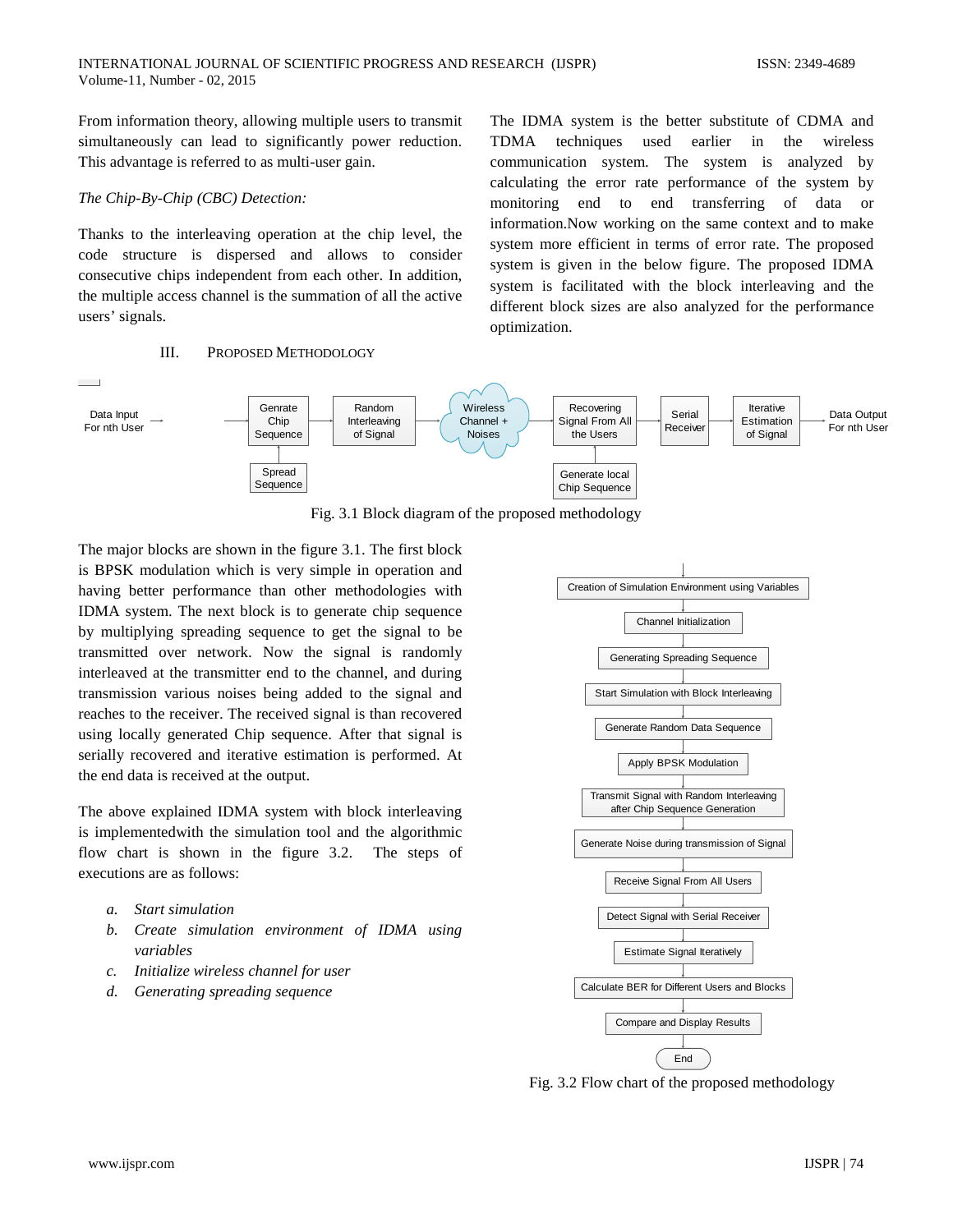- *e. Transmission will be done with block interleaving*
- *f. Generate Random Data Sequence*
- *g. Apply BPSK Modulation*
- *h. Transmit Signal with random block interleaving after chip sequence generation*
- *i. Generate noise during transmission of signal*
- *j. Receive signal from all users*
- *k. Detect signal with serial receiving*
- *l. Estimate signal iteratively to college more and more information*
- *m. Calculate bit error rate(BER) for different users and different blocks*
- *n. Compare and display results*
- *o. End of simulation*

# IV. SIMULATION RESULTS

The simulation of the system proposed in this paper will give analysis of the bit error rate for proposed technique. The system and proposed implementation and its flow chart shown in the previous section. In this section the simulation is performed on the implemented system and the BER vs SNR curves are drawn which are as follows.

In Fig. 4.1 the proposed IDMA system is evaluated with the 50 blocks, the blocks are randomly interleaved and the BER is calculated and compared for 2, 4 and 6 users. The optimum BER achieved for 2 users it is  $8x10^{-5}$ , for 4 usersit is  $4x10^{-5}$  and for 6 usersit is  $5x10^{-5}$ . All are quite near but best performance is with 4 users.



Fig. 4.1 BER vs SNR curve for 50 Blocks Interleaving



Fig. 4.2 BER vs SNR curve for 100 Blocks Interleaving







Fig. 4.2 BER vs SNR curve for 200 Blocks Interleaving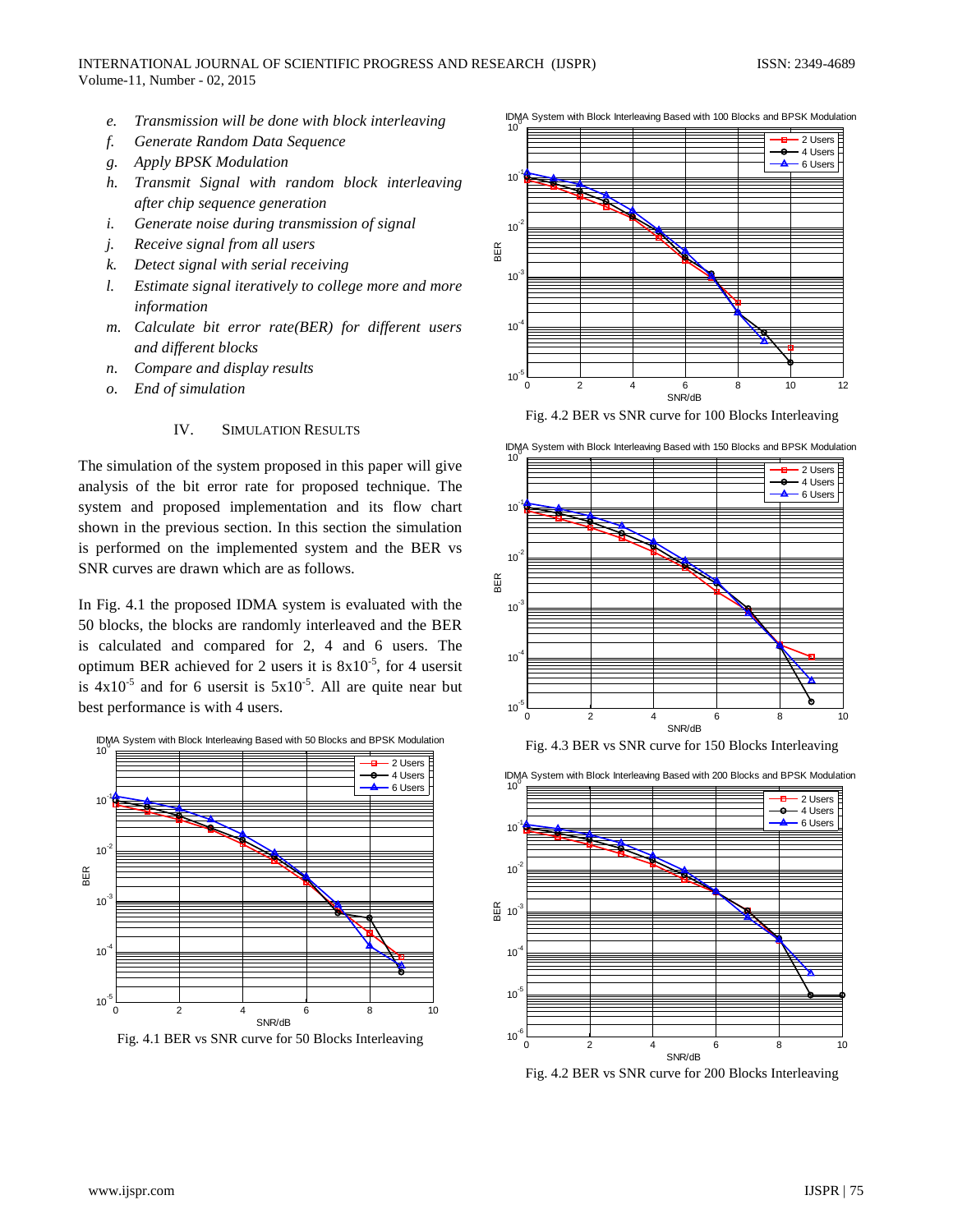In Fig. 4.2 the proposed IDMA system is evaluated with the 100 blocks, the blocks are randomly interleaved and the BER is calculated and compared for 2, 4 and 6 users. The optimum BER achieved for 2 users it is  $4x10^{-5}$ , for 4 users it is  $2x10^{-5}$  and for 6 users it is  $5x10^{-5}$ . All are quite near but best performance again with 4 users.

In Fig. 4.3 the proposed IDMA system is evaluated with the 50 blocks, the blocks are randomly interleaved and the BER is calculated and compared for 2, 4 and 6 users. The optimum BER achieved for 2 users it is  $1x10^{-4}$ , for 4 users it

is 1.5  $\times$  10<sup>-5</sup> and for 6 users it is  $4\times10^{-5}$ . All are quite near but best performance is with 4 users.

In Fig. 4.4 the proposed IDMA system is evaluated with the 50 blocks, the blocks are randomly interleaved and the BER is calculated and compared for 2, 4 and 6 users. The optimum BER achieved for 2 users it is  $2x10^{-4}$ , for 4 users it is  $1 \times 10^{-5}$  and for 6 users it is  $3 \times 10^{-5}$ . All are quite near but best performance is with 4 users.

The comparison of bit error rate for different block sizes with existing technique shown in Table I.

| Table - I. Ferrormance Comparison of BEN with Existing WOR |                         |                                         |                              |                          |                          |
|------------------------------------------------------------|-------------------------|-----------------------------------------|------------------------------|--------------------------|--------------------------|
|                                                            | <b>Bit Error Rate</b>   |                                         |                              |                          |                          |
| <b>SNR</b>                                                 | Existing<br>Methodology | Proposed Methodology<br>with 200 Blocks | Proposed                     | Proposed                 | Proposed                 |
|                                                            |                         |                                         | Methodology with 150         | Methodology with 100     | Methodology with 50      |
|                                                            |                         |                                         | <b>Blocks</b>                | <b>Blocks</b>            | <b>Blocks</b>            |
| $\Omega$                                                   | 0.5000                  | 0.1037                                  | 0.1016                       | 0.1020                   | 0.1192                   |
|                                                            | 0.4900                  | 0.0747                                  | 0.0767                       | 0.0756                   | 0.0975                   |
| 2                                                          | 0.4800                  | 0.0520                                  | 0.0514                       | 0.0519                   | 0.0709                   |
| 3                                                          | 0.4700                  | 0.0323                                  | 0.0304                       | 0.0326                   | 0.0417                   |
| $\overline{4}$                                             | 0.4600                  | 0.0169                                  | 0.0167                       | 0.0164                   | 0.0238                   |
| 5                                                          | 0.4400                  | 0.0075                                  | 0.0070                       | 0.0081                   | 0.0094                   |
| 6                                                          | 0.4000                  | 0.0029                                  | 0.0031                       | 0.0025                   | 0.0033                   |
| 7                                                          | 0.3300                  | 0.0010                                  | 0.0010                       | 0.0012                   | 0.0011                   |
| 8                                                          | 0.2600                  | 0.0002                                  | 0.0002                       | 0.0002                   | 0.0002                   |
| 9                                                          | 0.1400                  | 0.0000                                  | 0.0000                       | 0.0001                   | 0.0001                   |
| 10                                                         | 0.0400                  |                                         |                              |                          |                          |
| 11                                                         | 0.0190                  | $\overline{\phantom{a}}$                | $\qquad \qquad \blacksquare$ | $\overline{\phantom{a}}$ | $\overline{\phantom{0}}$ |
| 12                                                         | 0.0024                  |                                         |                              |                          |                          |

Table - I: Performance Comparison of BER with Existing Work

#### V. CONCLUSION AND FUTURE SCOPE

The simulation of the block interleaving based system is analyzed in this paper and it was analyzed thatthe large block sizes gives better performance than the lower block sizes. The results of the proposed methodology are also compared with the existing results and found that the proposed methodology of this paper is better, and having less complexity than the previous methods. In the future works the filtering techniques can be integrated with the proposed methodology to improve the performance and to make system more reliable and error free.

#### **REFERENCES**

[1] J. Pearl, *Probabilistic Reasoning in Intelligent Systems: Networks of Plausible Inference*. San Mateo: MorganKaufmann, 1988.

- [2] R. G. Gallager, *Information Theory and Reliable Communication*. New York: Wiley, 1968.
- [3] N. Wiberg, *Codes and Decoding on General Graphs*. PhD thesis, Dept. of Electrical Engineering, Link¨oping,Sweden, 1996.Link¨oping studies in Science and Technology. Dissertation No. 440.
- [4] F. R. Kschischang, B. J. Frey, and H.-A.Loeliger, "Factor graphs and the sum-product algorithm," *IEEE Trans. Inf.Theory*, vol. 47, no. 2, pp. 498–519, 2001.
- [5] H.-A. Loeliger, J. Dauwels, J. Hu, S. Korl, L. Ping, and F. R. Kschischang, "The factor graph approach to modelbasedsignal processing," *Proc. IEEE*, vol. 95, pp. 1295–1322, June 2007.
- [6] S.M. Aji and R. J.McEliece, "A general algorithm for distributing information on a graph," in *Proc. IEEE ISIT-1997*,(Ulm, Germany), p. 6, 1997.
- [7] C. Berrou, A. Glavieux, and P. Thitimajshime, "Near Shannon limit error-correcting coding and decoding: Turbocodes,"in *Proc. IEEE ICC-1993*, (Geneva, Switzerland), pp. 1064–1070, May 1993.